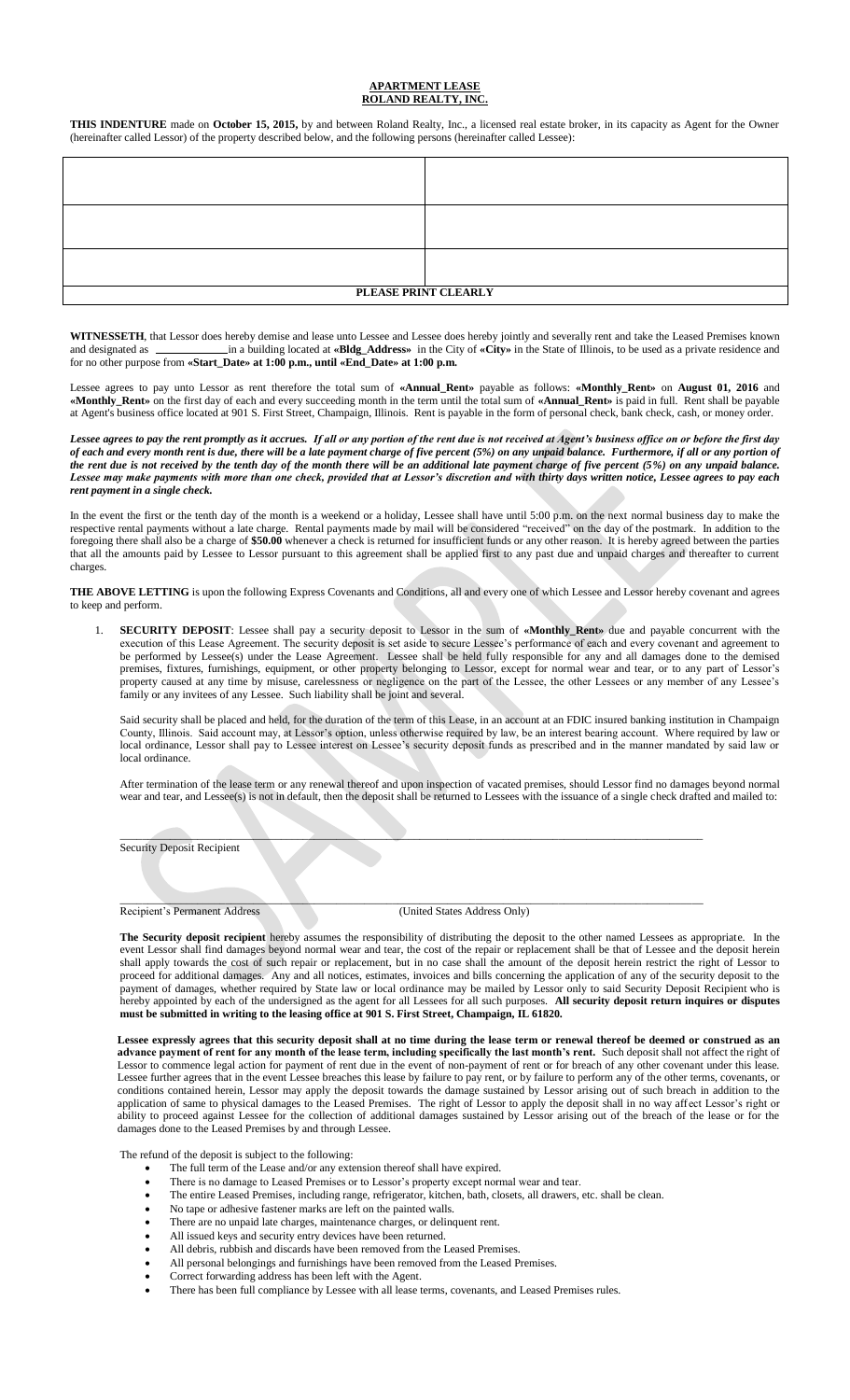Lessee will be invoiced for the actual cost of furniture and carpet cleaning of all carpets in the Leased Premises by an independent professional upon the expiration of this lease, or any extension thereof.

Roland Realty, Inc. ("Roland") as well as other contractors perform cleaning, maintenance, repair and similar services at Owners property, including the Leased Premises. Lessee acknowledges that with respect to cleaning charges Roland maintains a schedule of flat rate charges for the most common and recurring cleaning tasks. Lessee further acknowledges that this schedule is available for inspection at Roland's offices during regular business hours. Lessee understands and agrees to pay cleaning charges incurred with respect to the Leased Premises to Lessor in accordance with this schedule. Lessee further agrees that any work not specifically provided for on the schedule (cleaning not on the schedule, maintenance, repair or other charges) and incurred with respect to the Leased Premises will be billed to and paid by Lessee in the sum billed to Lessor by Roland or other contractors performing such services.

Any notice required from Lessor to Lessee in connection with this Lease shall be emailed to the address provided to the Lessor on the Tenant Data Form. Any notices sent from Lessor by email shall be considered valid and effective upon transmission to the last such email address provided by Lessee. Lessee is responsible to provide Lessor with his/her current email address during the term of the Lease.

- 2. FURNISHINGS: Lessor agrees to furnish the leased premises with the following: **«Furnishings»**
- 3. PETS: Lessee hereby acknowledges that no pets are allowed under any circumstances at any time, without Lessor's prior written consent. Lessor's consent, once given, may be revoked at any time. In the event a pet is on the Leased Premises in violation thereof, Lessee hereby agrees to pay a fine of **\$250.00** as liquidated damages and an additional fine of **\$50.00** per day for each day, or part thereof, the pet is on the Leased Premises in violation thereof. The Lessor allows aquariums and caged birds.
- USE, SUBLET, ASSIGNMENT: Lessee, on behalf of Lessee and Lessee's guests and invitees, agrees to use and occupy the Leased Premises in strict accordance with the laws, regulations and ordinances of the City of Champaign and the University of Illinois, including specifically those laws, regulations and ordinances relating to occupancy and to the possession and consumption of alcohol and drugs. The Leased Premises is to be occupied by only those persons whose names appear hereon as Lessee. Guests and invitees are only permitted in the Leased Premises in conjunction with the presence of the Lessee that invited said invitee or guest. Lessee is not permitted to have overnight guests more than 3 nights per week without the written consent of the Leased Premises roommates and Lessor. A breach of this regulation shall be a material breach of this lease. Neither Lessees nor Lessee's guests and invitees may possess or attempt to possess anywhere within or on the Common Areas and/or Leased Premises alcoholic liquor in *"KEG"* packaging in excess of 16 gallons without having first complied with all rules and regulations of the State of Illinois and the City of Champaign including specifically the *"Keg Ordinance",* and without further obtaining the *prior written permission of Lessor*. Lessor reserves the right to withhold permission for any reason deemed acceptable to Lessor. *Absence of compliance with the aforementioned regulations of this paragraph shall be deemed a material breach of the Leased Premises lease, and in addition to any other remedy allowed in this lease, shall subject the Lessee to a fine of \$150.00 and/or eviction*.

Lessee agrees that this lease, the Leased Premises, or any part thereof, shall not be assigned, sub-let, or permitted to be used for any purpose other than the above mentioned without the written consent of Lessor. Lessee understands that any permitted assignment or sublease will not release Lessee from liability for rent or other obligations due hereunder, and that Lessee expressly remains liable for payment of rent and full performance of all terms and provisions of this lease in the event of any default by any assignee or sub lessee. Lessor will not authorize the sublease agreement unless the Lessee's rental balance is zero. Unauthorized subtenants will not be granted access to common area amenities including but not limited to pool decks, hot tubs, grills, fitness centers, and club rooms

- 5. «Internet\_Clause»
- UTILITIES: Lessee agrees to contact all the applicable utility companies before occupying the leased premises to have the necessary utilities transferred to the name of Lessee, or any subsequent sub lessee, **for the entire term of this lease**. If the Lessee, or any subsequent sublessee, fails to transfer any utilities not provided by Lessor to the name of the Lessee or sublessee for any duration of possession, Lessee will be billed a \$25.00 processing fee per bill received by Lessor. Lessor shall provide and pay for **«Utilities»** for the leased premises. Lessee hereby authorizes the Ameren Company to provide a utility consumption report to the Lessor at any time and without further written authorization.
- 7. MAINTENANCE: Lessor agrees to maintain the Leased Premises in accordance with all applicable building and maintenance codes and further agrees to promptly perform all reasonable repairs to the Leased Premises, appliances, and furnishings, at Lessor's sole expense, except damages caused by the negligence of Lessee or Lessee's agents or guests. Lessee will be charged a \$75.00 lock out fee for after hour calls before 9 PM and \$90.00 after 9 PM.
- 8. PEST CONTROL: Lessor agrees to provide for the extermination of insects, rodents, and vermin as necessary upon the request of the Lessee.
- 9. BUILDING AND GROUNDS: Lessor will cause the Leased Premises to be generally cared for, and will provide for the maintenance of the landscaped areas, accidents and unavoidable delays excepted.
- 10. KEYS AND LOCKS: In the event unit keys are lost or misplaced, Lessor will rotate the locks and the lessee will be charged \$90.00 for the lock rotation for each cylinder, \$10.00 for any missing key, and \$35.00 for a missing key fob and/or garage door opener. Duplicated keys will not be accepted. Each Lessee is permitted one set of keys for the Leased Premises at a time.
- 11. NOISES AND PARTIES: It is agreed that Lessee will not permit any unlawful acts or cause or permit any loud, boisterous, or unseemly noises or actions or loud stereo in or about said Leased Premises that would be objectionable to other Lessees or Lessor*. Specifically after 12:00 A.M. Sunday through Thursday and after 1:00 A.M. Friday and Saturday, it is agreed that there will be no "parties" and no stereo or conversation loud enough to be heard in the common hallway or adjacent apartments.* The breach of this covenant shall be deemed a material breach of this lease agreement. In the event that there is a "gross noncompliance" with this express covenant Lessor will charge Lessee, and Lessee agrees to pay Lessor within seven days of notification a \$150.00 fine per occurrence. "Gross noncompliance" will be considered to have occurred when a police verification of the occurrence exists by virtue of an official police report or other official record of said event.
- 12. COMMON AREAS: Use of common areas ("Common Areas") (defined as the grounds and areas of the Building not including the Leased Premises) shall be governed by these RULES AND REGULATIONS and any Policies posted on the Building or in the Common Areas and shall be used at the risk of Lessee and Lessee's family and guests. No guest shall be permitted within the Common Areas unless Lessee is also present. Lessee hereby agrees to indemnify Lessor and holds Lessor harmless against all claims (including attorney's fees) for personal injury sustained by Lessee and Lessee's family and/or guests in their use and enjoyment of the Common Areas. Glass containers pose a serious risk of injury and are prohibited anywhere in the common areas.

## In order to use Common Areas, Lessee agrees that:

- a). Lessee shall not permit any guests to use Common Areas without Lessee present;
- Lessee shall use Common Areas in a prudent manner, consistent with the customary use of the Common Areas;
- c). Lessee shall not use Common Areas in a manner which is offensive or dangerous to Lessee or any users of Common Areas;
- d). Lessee will follow policies as established by Lessor in connection with the operation of Common Areas;
- e). Lessor shall have the right to discontinue providing any or all recreational Common Areas at any time and for any reason;
- Lessor may not provide attendants or supervision of any kind for Common Areas;
- g). Lessor has made no representation (i) that Lessor's representatives have any expertise in the operation of Common Areas, (ii) that the Common Areas are fit for any particular purpose or (iii) as to the physical condition and operation of Common Areas; and
- h). USE OF COMMON AREAS BY LESSEE SHALL BE WHOLLY AT LESSEE'S OWN RISK.
- Garbage and other rubbish shall not be placed in the common areas. Lessee may be invoiced \$15.00 per trash bag left in the building's common areas.

In connection with Lessee's use of Common Areas, Lessee is responsible for:

(i) payment for damages or costs to Lessor from any claim based upon the acts of Lessee or OCCUPANT or Lessee's guests (which are prohibited from using Common Areas); and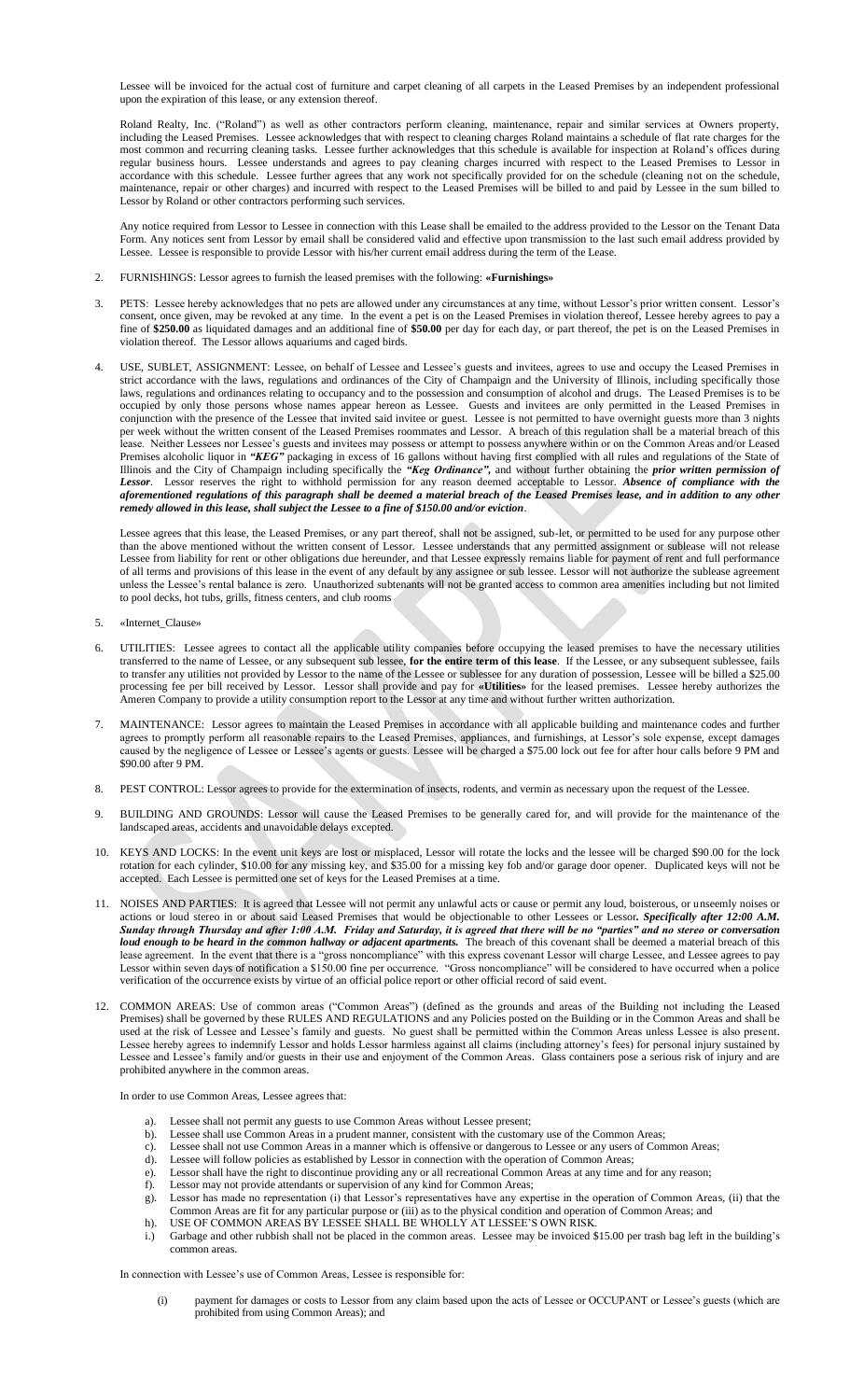- (ii) the legal costs of defending Lessor if any claim is made against Lessor because of the acts of Lessee or Lessee's guests (which are prohibited from using Common Areas). Lessor has the right to choose the attorney who will represent Lessor.
- 13. LIMITATION OF LIABILITY: It is agreed that Lessor shall not be held liable for damage if Lessor cannot give possession of the Leased Premises on the day herein specified; Lessor however, will credit Lessee with an amount of «Daily\_Rent» per day for every day Lessee is prevented from possession of the Leased Premises, the receipt of which credit shall be Lessee's sole remedy and recourse in the event of Lessor's inability to deliver possession on the day specified. Lessee agrees to make rent payments as scheduled while prevented from possession. In the event the Lessor cannot give possession of the Leased Premises sixty (60) calendar days after the aforementioned lease start date, this Agreement is voidable by either the Lessor or Lessee with five days written notice. Written notice sent from Lessor will be sent to the said Security deposit recipient's permanent address.Lessor shall not be liable for any loss caused by defects in the Building or in the Leased Premises, unless due to Lessor's neglect, or any accidental damage to the personal property of Lessee in or about the Building or Leased Premises, from water, rain, or snow which may leak into, issue or flow from any part of the Building or Leased Premises, or from pipes or plumbing works of the same, or any other cause. Lessee hereby covenants and agrees to make no claim for any such loss or damage at any time unless they result from the Lessor's negligence. Lessee agrees that Lessee, all of Lessee's guests and invitees, and all personal property in the Leased Premises or elsewhere in or about the Building shall be at the risk of the Lessee only, and Lessee will carry such insurance, as Lessee deems necessary therefore. Lessor is not the insurer of Lessee's person, guests or invitees, or personal property.
- 14. CONDITION OF PREMISES: Lessee acknowledges and recognizes that Lessee will be receiving, shortly after occupancy of the Leased Premises, a checklist prepared by Lessor describing the condition of the Leased Premises at the time of Lessee's possession. Lessee agrees to return said checklist to Lessor within one week of receipt, noting any discrepancies in the condition of the Leased Premises not indicated on said checklist. Lessee understands that if the checklist is not returned to Lessor within one week of Lessee's receipt of the same, it shall be presumed for the purpose of this lease that said checklist adequately describes the condition of the Leased Premises at the time of Lessee's at the time of Lessee's possession. Lessee covenants that Lessee will keep said Leased Premises in good repair and will keep said Leased Premises and appurtenances in a clean and sanitary condition. If damage other than reasonable wear and tear occurs to the Leased Premises or furnishings therein, Lessee agrees to notify Lessor of such damages. If such damages are caused by the negligence of Lessee, Lessee's agents or guests, the cost of such repairs shall be immediately be paid to Lessor by Lessee, including the cost of repair of damage to other portions of the Building, if any, caused by such negligence. Lessor shall thereafter repair such damages. If property of the Lessor or the property of third parties is damaged or if any person suffers bodily injury and such damages or injury are due to the actions or inactions of the Lessee, the Lessee's guests or invitees, then Lessees shall indemnify and hold harmless the Lessor and Lessors' agents or employees for any such damages or injuries including but not limited to the reasonable costs of defense.
- 15. RETURN OF POSSESSION: Lessee agrees to quit and surrender the Leased Premises at the end of the term in as good a condition as upon delivery of possession to Lessee, reasonable wear and tear accepted, and shall return all keys for the same. If Lessee fails to restore the Leased Premises to a clean and sanitary condition then Lessor shall perform such cleaning and charge Lessee in accordance with Section 1 above. Lessee further agrees that at the termination of this lease, by lapse of time or otherwise, to yield up immediate possession of the Leased Premises to Lessor and failing to do so, to pay as liquidated damages, for the whole time such possession is withheld, the sum of **«Double\_Daily\_Rent» per day,** such sum being twice the daily Unit rental, as provided by law; but the provisions of this paragraph shall not be held as a waiver by said Lessor of any right of reentry hereinafter set forth; nor shall the receipt of said rent, or any part thereof, or any other act in apparent affirmance of the tenancy, operate as a waiver of the right to forfeit this lease and the term herein. Also the failure to yield up immediate possession upon such lapse shall constitute a forcible detainer.
- 16. MANAGEMENT-INSURANCE CARRIER: Roland Realty, Inc. is the Agent responsible for managing the Leased Premises. Their office is 901 S. First Street, Champaign, Illinois 61820. Their telephone number is (217) 351-8900. The independent insurance carrier handling the insurance on the Building is Brown, Hobbs, & McMurray Insurance. Their address is 118 S. Race Street, Urbana, IL 61801 and their telephone number is (217) 367-4011.
- 17. DEFAULT: If Lessee should fail to make any payment due as required herein in a timely fashion or should breach any of the other covenants or agreements herein contained to be kept by Lessee or Lessee's assigns, then Lessee shall be in default of this lease agreement. Any default by Lessee of this agreement shall entitle the Lessor to all of the rights, benefits, and remedies available pursuant to law, including but not limited to the right to terminate Lessee's possession, to terminate this Agreement or any Agreement incorporated herein, to recover actual damages, seek specific performance, as well as the rights and remedies described specifically in this Agreement. In describing Lessor's remedies in the event of a default, it is the party's intent that these remedies shall be cumulative and not exclusive.
- 18. ACCELERATION: If a default should be made in the payment of the rent above reserved, or any portion thereof, or any of the covenants or agreements herein contained to be kept by Lessee or by Lessee's assign, and this lease shall thereafter be terminated by Lessor because of such balance or default, Lessor shall then be entitled to recover immediately as a component of his damages an amount equal to the unpaid rental for the balance of the rental term. Any net sums received by Lessor in reletting the Leased Premises during the unexpired term of this agreement will be credited to Lessee's account or, if said account is satisfied, refunded to Lessee.
- 19. RIGHT OF RE-ENTRY: It is expressly agreed between the parties, that if default be made in payment of the rent above reserved, or any portion thereof, or in any of the covenants and agreements herein contained to be kept by Lessee or Lessee's assigns, it shall be lawful for Lessor or his legal representatives to enter into or upon said Leased Premises, with process of law, and repossess the same from Lessee; and in order to enforce a forfeiture for non-payment of rent, it shall not be necessary to make a demand on the same day the rent shall be due but a demand for refusal or failure to pay at any time on the same day or at any time on a subsequent day, shall be sufficient; and after each such default shall be made, Lessee and all persons in possession under Lessee, shall be deemed guilty of forcible detainer of said Leased Premises under the statutes of the State of Illinois. In addition to any other rights which Lessor may have pursuant to law, if Lessor exercises the foregoing right of re-entry and the Leased Premises has been abandoned, deserted, or vacated for five days successively, Lessee hereby authorizes Lessor and Lessee's agent to re-enter the Leased Premises, and remove all of Lessee's articles found therein, place them in regular storage warehouse, Leased Premises or other suitable storage plant at the cost of Lessee, and proceed to re-rent the Leased Premises at Lessor's option and discretion and apply any money so received after paying the expenses of the aforesaid removal toward the rent accruing under this agreement. This authorization shall not in any way be construed as requiring any compliance herewith on the part of the Lessor. Lessee agrees that Lessor may re-enter the common areas of the Leased Premises in connection with a default as above described not only by Lessee but by any of the other tenants (Roommates) to the extent necessary to effect the termination of their right of possession or their lease.

The obligation of Lessee to pay the rent specified herein during the full term of the lease, or any extension of this lease or any holdover tenancy, shall not be deemed to be waived, released or terminated by the service of any five day notice, demand for possession, notice that the tenancy herein stated will be terminated on the date herein named, the institution of any action of forcible detainer or ejectment, or any judgment for possession that may be rendered in such action, or any other act or acts resulting in the termination of Lessee's right to possession of the demised Leased Premises. It is further agreed by the parties hereto, that after service of the notice or the commencement of a suit or after final judgment for possession of the Leased Premises, Lessor may receive and collect any rent due, and payment of said rent shall not waive or affect said notice, said suit, or said judgment.

- 20. PAYMENT OF COSTS: Lessor and Lessee hereby acknowledge and agree that if either Lessor or Lessee shall at any time be compelled to pay or incur any sums of money for expenses, court costs, collection agency or collection services expenses and charges or reasonable attorney's fees in an attempt to enforce any provision of this lease or collect any sum due hereunder, then the sum so paid or incurred by Lessee or Lessor shall, upon the judgment of the court, be deemed in favor of the prevailing party and shall be immediately due and payable. Lessee agrees that if Lessee fails to pay any sum due hereunder and Lessor submits the account to a collection agency or service for collection that the Lessee shall also be responsible for the payment of the collection agency or service charges that are typically 35% of the account balance.
- 21. LOSS BY FIRE: Lessee agrees that in case the Leased Premises shall be rendered untenable by fire or other causality, Lessor, may at the Lessor's option, terminate this lease agreement or repair said Leased Premises within (30) days. If Lessor does not repair said Leased Premises within said period, or if the Building containing said Leased Premises is wholly destroyed, then the term hereby created shall cease and terminate. Lessor agrees to give written notices of its intent to repair the Leased Premises not later than (14) days following the fire or other causality damaging the Leased Premises. If the fire was caused by the actions or negligence of the Lessee, the Lessee agrees to indemnify the Lessor for all of Lessor's damages, including but not limited to damage to the Building or other improvements, but also the Lessor's loss of rent from other apartment(s) and adjacent Lessor owned or managed property damaged in the fire for a period of not more than twelve months. Lessee shall indemnify Lessor for all damage or injuries suffered by Lessor which were caused or contributed to in whole or in part by any act or omission of Lessee or Lessee's invitees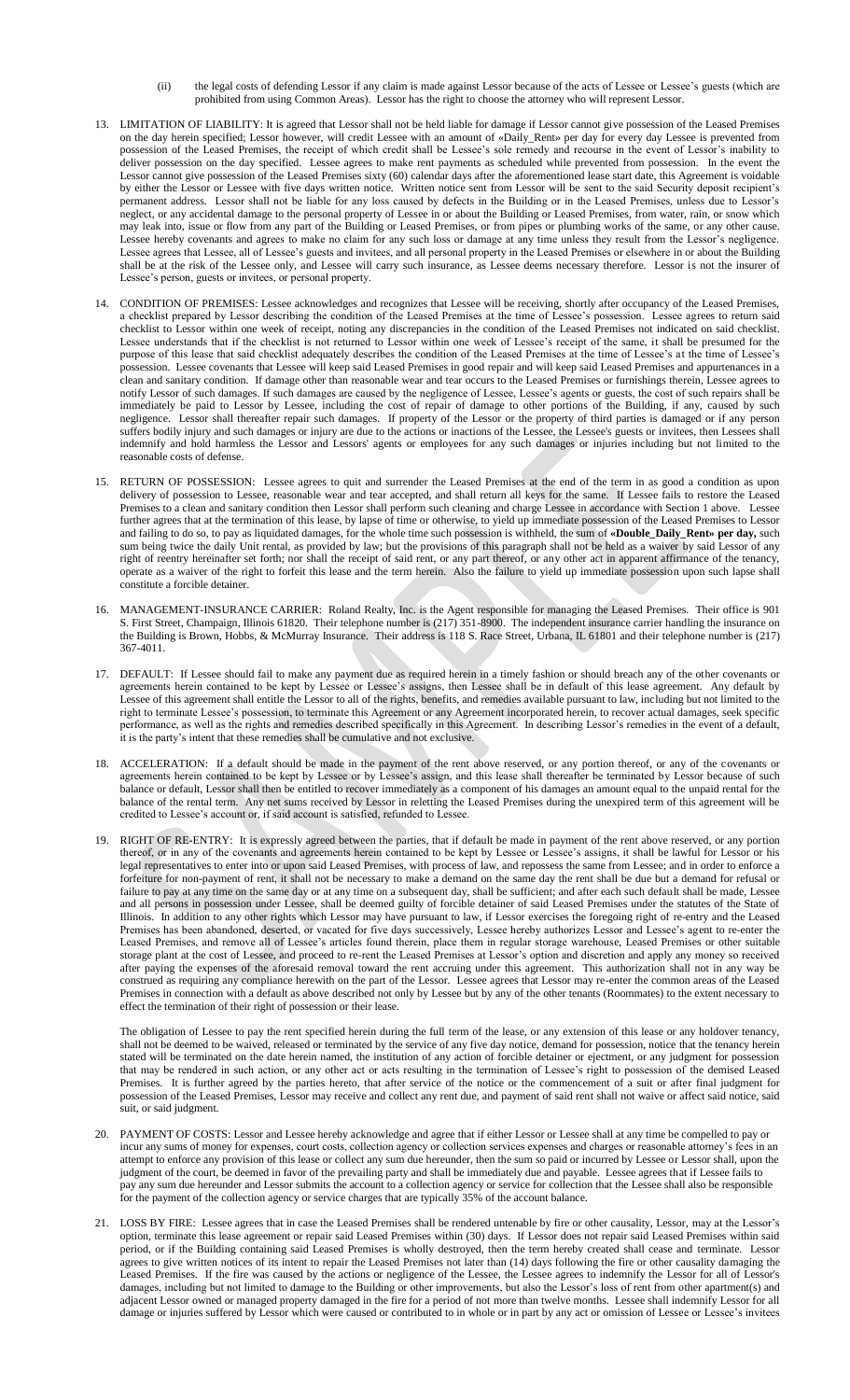or guests resulting in fire or fire related damaged to Lessor's property, including but not limited to damages for loss of income from Lessor's apartment(s) or other property, other than that leased to Lessee, if such other apartment(s) were damaged by such fire. Rent paid by Lessee is not to be considered as a contribution to any insurance coverage premium paid by Lessor to an insurer providing coverage to Lessor for damage by fire to Lessor's Leased Premises leased to Lessee.

- 22. TERMINATION FOR CLEAR AND PRESENT DANGER:If Lessee creates or maintains a threat constituting a clear and present danger to the health or safety of other tenants, Lessor, or Lessor's employees or agents, then Lessor shall have the right to recover possession of the Leased Premises pursuant to the provisions of the applicable state law. Investigation of alleged incidents may also be reported to the University of Illinois and Parkland College. A "clear and present danger" shall include, but is not limited to, any of the following activities of Lessee or any person on the Common Areas and/or at the Leased Premises with the consent of Lessee:
	- Physical assault or the threat of physical assault.
	- b) Illegal use of a firearm or other weapon, the threat to use a firearm or other weapon illegally, or possession of an illegal firearm.
	- c) Possession of a controlled substance.<br>
	d) Unlawful use of Leased Premises.
	- Unlawful use of Leased Premises
- 23. ABANDONED PERSONAL PROPERTY: Any personal property at the Leased Premises after Lessee has vacated shall be deemed abandoned by Lessee and Lessor shall have no responsibility therefore whatsoever. In the event that Lessor holds the property for any period of time following the termination of this lease agreement, Lessee shall pay Lessor all expenses incurred in connection with the removal of the property from the Leased Premises and reasonable disposal and storage fees. An "abandonment" shall include, but is not limited to, any of the following:
	- a) Lessee's absence from the Leased Premises for seven (7) consecutive days without notice to Lessor as provided herein with rent unpaid.
	- b) Lessee's surrender to Lessor of the keys to the Leased Premises without other written agreement between the parties.
- 24. PLURAL SUCCESSORS: The words Lessor and Lessee whenever herein occurring and used shall be construed to mean "Lessors" and "Lessees" in case more than one person constitutes either party to the lease; and all the covenants herein contained shall be binding upon and inure to their respective successors, heirs, executors, administrators and assigns and shall be his/her or their attorney or agent.
- 25. WAIVER OF DEFAULT: No failure on the part of Lessor to enforce any rights accruing to Lessor because of any default of Lessee in failing to perform promptly any of the provisions hereof, no matter how many times such failure to enforce such right may be waived by Lessor, shall operate as a waiver of any of the provisions of this lease, but the Lessor may at any time omit to take advantage of or waiver any default in any of the provisions hereof without prejudice to Lessor's right to enforce each and all of the provisions of this lease with reference to other or subsequent defaults.
- 26. SEVERABILITY: If any clause, phrase, provision, portion of this lease or the application thereof to any person or circumstance shall be invalid or unenforceable under applicable law, such events shall not affect, impair, or render invalid or unenforceable the remainder of this lease, nor any other clause, phrase, provision or any portion hereof, nor shall it affect the application of any clause, phrase, provision or portion hereof to other persons or circumstances.

## **RULES AND REGULATIONS**

- 1. Lessee is fully responsible for the actions of his or her guests from the moment the guest enters the Commons Areas and/or Building until the guest leaves.
- 2. Possession of any weapon or ammunition is prohibited. This includes but is not limited to guns, swords and knives with the blade over five and a half inches. Possession of facsimile weapons is also prohibited. This includes but is not limited to pellet guns, air soft pistols and B.B. guns. Serious injury has occurred in situations where facsimile weapons have been mistaken for actual weapons.
- 3. Smoking is prohibited inside the Leased Premises at all times.
- 4. Lessee will not store or bring any hazardous or illegal materials on the Common Areas or Leased Premises or use the Common Areas or Leased Premises for any hazardous or illegal purposes.
- 5. Behavior that negatively impacts others' quiet enjoyment of the Common Areas and/or Building is prohibited and considered a material breach of lease. Lessor will give lessee written notice of such breach, whereas the lessee must not engage in the same behavior again in order to avoid eviction.
- 6. Lessee agrees not to paint the walls floors or woodwork in the Leased Premises; agrees not to change the location of the telephone or cablevision, agrees not to make any repairs, alterations, whatsoever, agrees not to add any shelves, cupboards, doors, etc. without the written permission and supervision of Lessor; and agrees not to remove any of Lessor's furniture nor remove any window treatments provided by the Lessor. Lessee also agrees not to install permanent or semi-permanent curtains, drapes, blinds, shades or other window treatments on any windows in the aforementioned Leased Premises.
- 7. Lessor shall have the right, by his agents or representatives, to enter the Leased Premises to examine the same, to make such repairs, alterations or pest control treatment as may be deemed necessary for the safety and preservation thereof, or to show the Leased Premises to persons wishing to lease the same. Lessor does agree to respect Lessee's right to privacy.
- 8. Pictures may be hung from the painted walls only by means of picture hooks and nails made for that purpose. Lessee agrees not to drill any holes nor apply any adhesives or adhesive tapes to any drywall or concrete surfaces.
- 9. The Leased Premises is to be occupied by only those persons whose names appear hereon as Lessee. Guests and invitees are only permitted in the Leased Premises in conjunction with the presence of the Lessee that invited said invitee or guest. Lessee is not permitted to have overnight guests more than 3 nights per week without the written consent of the Leased Premises roommates and Lessor.
- 10. If Lessee leaves the Leased Premises for one or more days in freezing weather, Lessee shall leave the heating system operational with the thermostat at a setting no less than 55 degrees and notify the Agent that the Leased Premises will be vacant. Lessee shall be liable for any damage caused by freezing water pipes by failing to comply with this regulation.
- 11. Lessee agrees not to place hard objects, such as bottle caps, tab tops, pits of fresh fruit, etc., in the disposal for they will cause it to jam. Fibrous materials such as cigarettes, paper, banana skins, etc., will plug the disposal. In the event Lessor is called to fix a disposal and such materials are found therein, Lessor reserves the right to charge Lessee for the expense incurred.
- 12. Lessee agrees that no thread, string or rags, sanitary napkins, fruit parings or rubbish of any kind, will be allowed to enter the drainage, toilet or waste pipes, and the Lessee agrees to pay all damage or expenses incurred by such neglect.
- 13. Lessee hereby acknowledges that all gas and charcoal barbeque grills and patio torches are strictly prohibited on balconies and patios by City of Champaign ordinance. Lessee agrees not to store personal items on any outdoor porch except outdoor furniture. It is agreed that Lessor shall have the right to remove barbeque grills and any other of Lessee's personal items or to remove and dispose of rubbish left on any outdoor porch or in the yard at Lessee's sole expense. There will be a \$150.00 fine assessed for any violation of this rule. The Lessees further agree that they will be responsible for any property damage or bodily injury liabilities and responsibilities arising out of the violation of this rule.
- 14. Lessee agrees to test the smoke detector on the Leased Premises periodically and immediately notify Lessor in writing if said smoke detector is ever found not functioning properly. Lessee agrees not to tamper with the smoke detector, nor to deactivate the detector or remove the batteries therein. *Lessee shall incur a \$50.00 charge, if in fact, the smoke detector or any part of the building fire safety system is deactivated or tampered with, and will be responsible for any repair or replacement costs as a result of tampering.* Testing and reporting non-operating detectors shall be Lessee's liability.